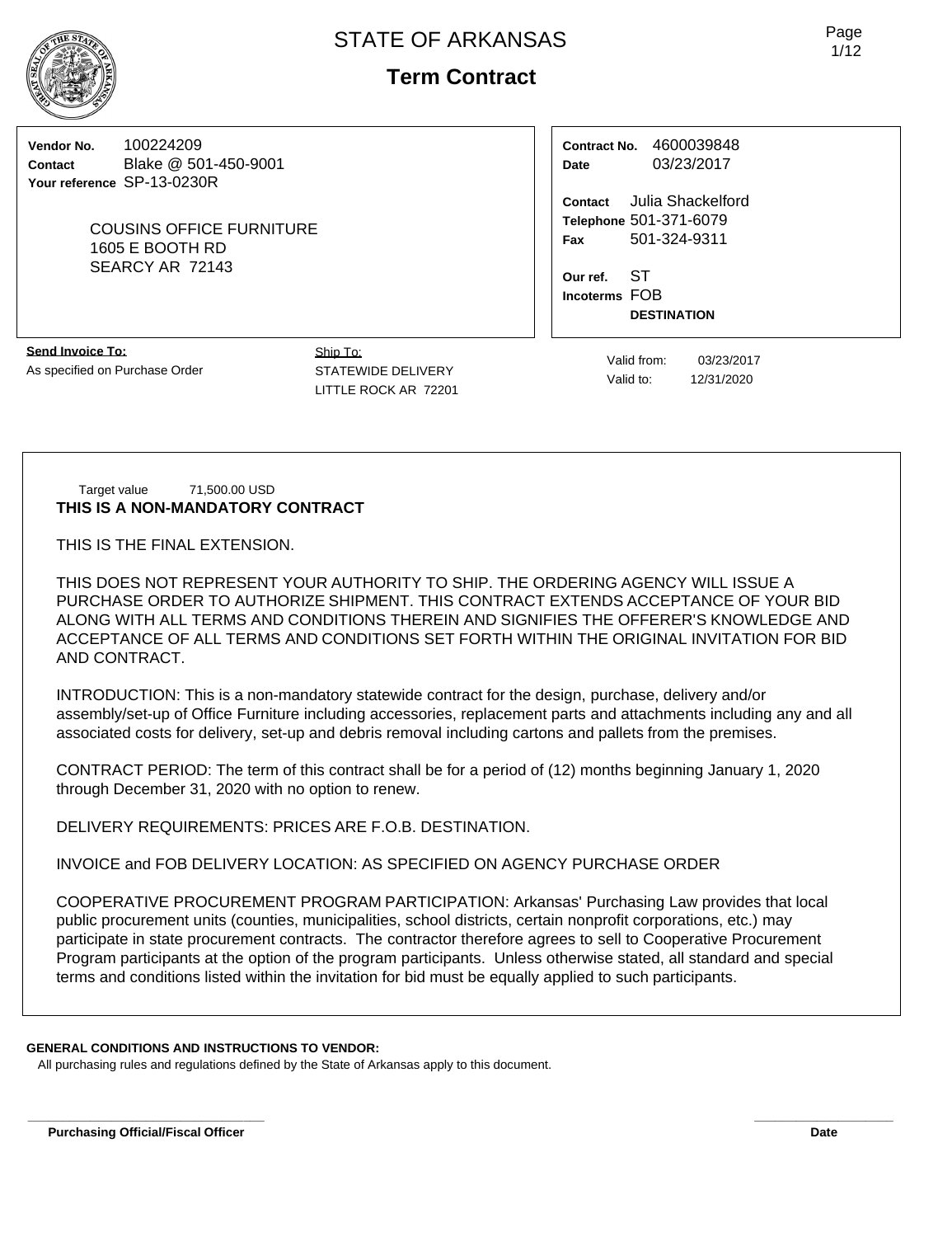

**Vendor No.** 100224209 **Contact** Blake @ 501-450-9001 **Your reference** SP-13-0230R

**Contract No.** 4600039848 **Date** 03/23/2017 **Our reference** ST

| Item | <b>Material/Description</b>                         | <b>Target QtyUM</b> |          | <b>Unit Price</b> | <b>Amount</b> |
|------|-----------------------------------------------------|---------------------|----------|-------------------|---------------|
| 0001 | 10131663<br>TABLE SCHOOL CAFETERIA                  | 2,500.00            | Lump Sum | 1.00              | \$2,500.00    |
| 0002 | 10131672<br><b>CHAIR CAFETERIA</b>                  | 2,500.00            | Lump Sum | 1.00              | \$2,500.00    |
| 0003 | 10131667<br>FILING LATERAL/VERTICAL                 | 2,500.00            | Lump Sum | 1.00              | \$2,500.00    |
| 0004 | 10131676<br>ACCESSORIES FREESTANDING CASEGOODS      | 2,500.00            | Lump Sum | 1.00              | \$2,500.00    |
| 0005 | 10131677<br>DESK FREESTANDING CASEGOODS             | 2,500.00            | Lump Sum | 1.00              | \$2,500.00    |
| 0006 | 10131678<br>SHELVING FREESTANDING CASEGOODS         | 2,500.00            | Lump Sum | 1.00              | \$2,500.00    |
| 0007 | 10131679<br>TABLE FREESTANDING CASEGOODS CONF/TRAIN | 2,500.00            | Lump Sum | 1.00              | \$2,500.00    |
| 0008 | 10131669<br>SHELVING/BOOK CARTS LIBRARY             | 2,500.00            | Lump Sum | 1.00              | \$2,500.00    |
| 0009 | 10131670<br><b>CARREL STUDY LIBRARY</b>             | 2,500.00            | Lump Sum | 1.00              | \$2,500.00    |
| 0010 | 10131671<br><b>TABLE/CHAIR LIBRARY</b>              | 2,500.00            | Lump Sum | 1.00              | \$2,500.00    |
| 0011 | 10131673<br>ACCESSORIES LOUNGE/RECEPTION            | 2,500.00            | Lump Sum | 1.00              | \$2,500.00    |
| 0012 | 10131674<br>SEATING LOUNGE/RECEPTION                | 2,500.00            | Lump Sum | 1.00              | \$2,500.00    |
| 0013 | 10131675<br>TABLE LOUNGE/RECEPTION                  | 2,500.00            | Lump Sum | 1.00              | \$2,500.00    |

**GENERAL CONDITIONS AND INSTRUCTIONS TO VENDOR:**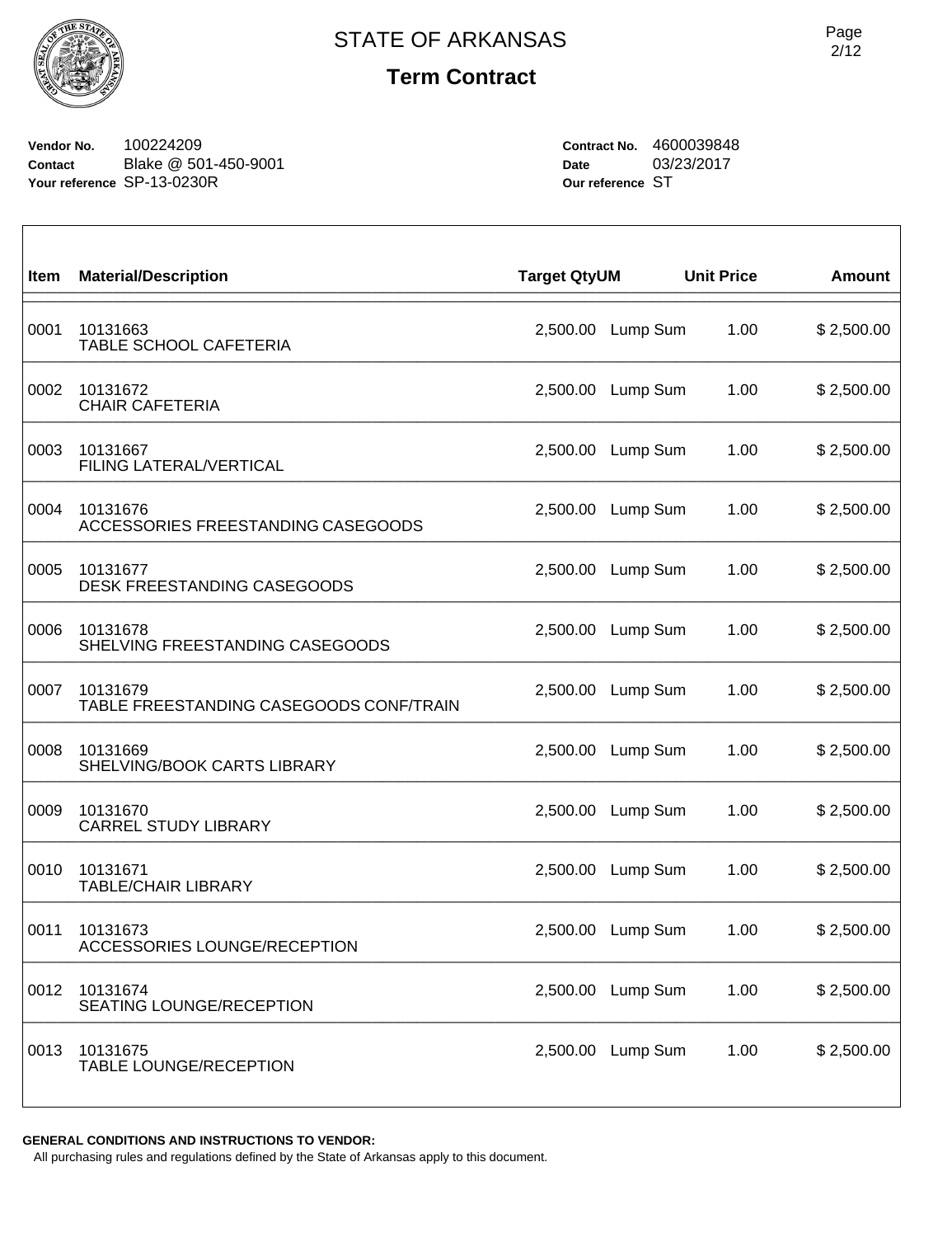

**Vendor No.** 100224209 **Contact** Blake @ 501-450-9001 **Your reference** SP-13-0230R

**Contract No.** 4600039848 **Date** 03/23/2017 **Our reference** ST

| Item | <b>Material/Description</b>                     | <b>Target QtyUM</b> |          | <b>Unit Price</b> | <b>Amount</b> |
|------|-------------------------------------------------|---------------------|----------|-------------------|---------------|
| 0014 | 10131629<br><b>DESK SCHOOL ADMIN/TEACHER</b>    | 2,500.00            | Lump Sum | 1.00              | \$2,500.00    |
| 0015 | 10131660<br><b>DESK SCHOOL STUDENT</b>          | 2,500.00            | Lump Sum | 1.00              | \$2,500.00    |
| 0016 | 10131665<br><b>SEATING SCHOOL</b>               | 10,000.00           | Lump Sum | 1.00              | \$10,000.00   |
| 0017 | 10131680<br><b>SEATING ERGO/TASK</b>            | 2,500.00            | Lump Sum | 1.00              | \$2,500.00    |
| 0018 | 10131681<br><b>SEATING EXECUTIVE/MANAGEMENT</b> | 2,500.00            | Lump Sum | 1.00              | \$2,500.00    |
| 0019 | 10131682<br>SEATING FIXED/RAIL AUDITORIUM       | 2,500.00            | Lump Sum | 1.00              | \$2,500.00    |
| 0020 | 10131683<br><b>SEATING SIDE/STACK</b>           | 2,500.00            | Lump Sum | 1.00              | \$2,500.00    |
| 0021 | 10131685<br>ACCESSORIES MODULAR SYSTEMS         | 2,500.00            | Lump Sum | 1.00              | \$2,500.00    |
| 0022 | 10131687<br>FRAME/TILE MODULAR SYSTEMS          | 2,500.00            | Lump Sum | 1.00              | \$2,500.00    |
| 0023 | 10131688<br>PANEL MODULAR SYSTEMS               | 2,500.00            | Lump Sum | 1.00              | \$2,500.00    |
| 0024 | 10131689<br>DESKING OPEN PLAN MODULAR SYSTEMS   | 2,500.00            | Lump Sum | 1.00              | \$2,500.00    |
| 0028 | 10131624<br>DESK SPECIALTY TECHNOLOGY SUPPORT   | 1,000.00            | Lump Sum | 1.00              | \$1,000.00    |
| 0029 | 10131621<br>SUPPORT, KEYBOARD, TECHNOLOGY       | 1,000.00            | Lump Sum | 1.00              | \$1,000.00    |
| 0030 | 10131622<br>LIGHTING TECHNOLOGY SUPPORT         | 1,000.00            | Lump Sum | 1.00              | \$1,000.00    |

**GENERAL CONDITIONS AND INSTRUCTIONS TO VENDOR:**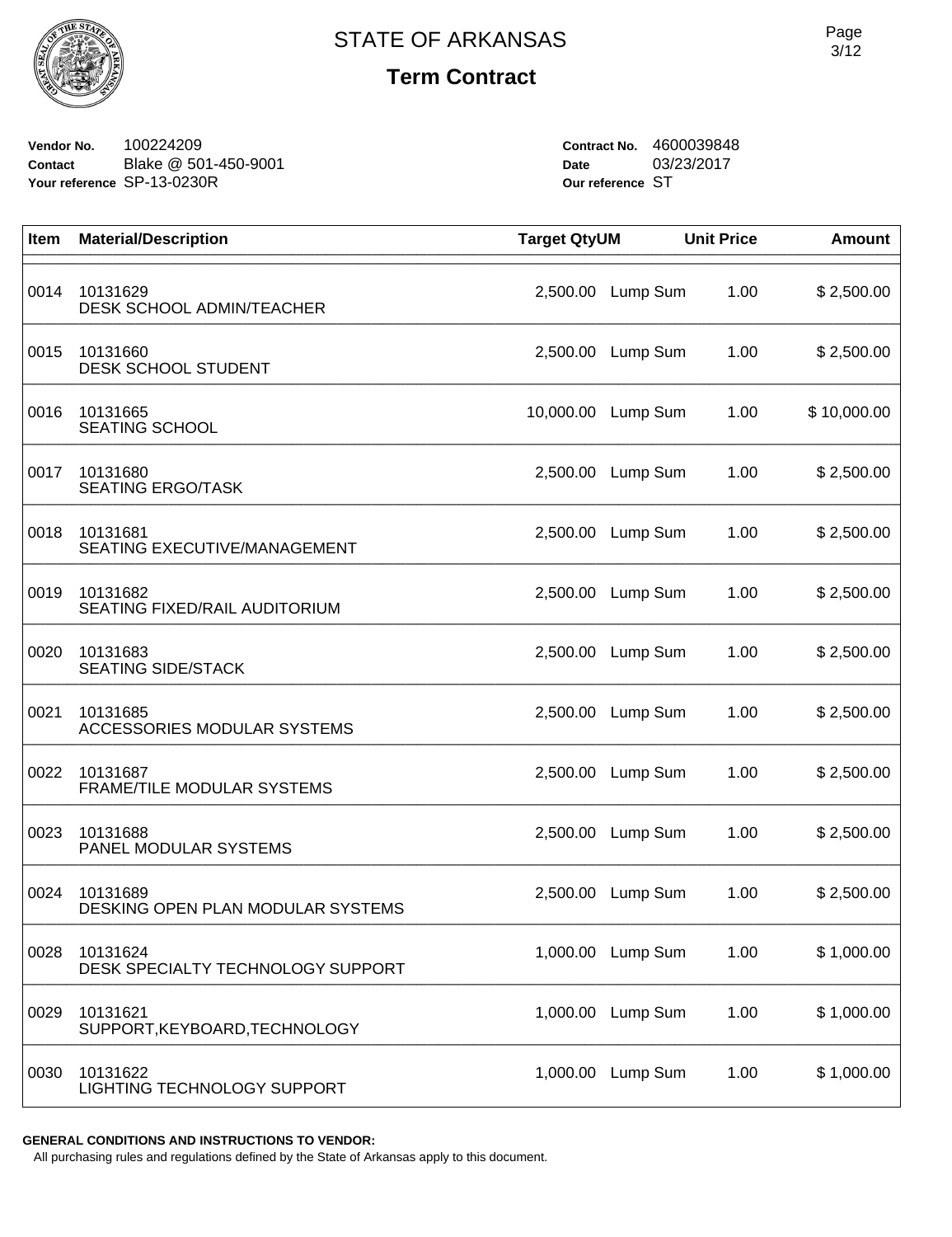

**Vendor No.** 100224209 **Contact** Blake @ 501-450-9001 **Your reference** SP-13-0230R

**Contract No.** 4600039848 **Date** 03/23/2017 **Our reference** ST

| <b>Item</b> | <b>Material/Description</b>                | <b>Target QtyUM</b>        | <b>Unit Price</b> | Amount     |
|-------------|--------------------------------------------|----------------------------|-------------------|------------|
| 0031        | 10131623<br>MONITOR ARM TECHNOLOGY SUPPORT | 1,000.00<br>Lump Sum       | 1.00              | \$1,000.00 |
|             |                                            | <b>Estimated Net Value</b> |                   | 71,500.00  |

#### SECTION 1 - GENERAL INFORMATION

1.1 PAYMENT AND INVOICE PROVISIONS: An itemized invoice addressed to the ordering entity shall reference purchase order number, contract number, quantity, description, list and net unit price. Installation/Labor and any other ancillary charges will be shown as a separate line item on all quotes and invoices.

Payment will be made in accordance with applicable State of Arkansas accounting procedures upon acceptance by the Agency. The State may not be invoiced in advance of delivery and acceptance of any commodity. Payment will be made only after the contractor has successfully satisfied the state agency as to the goods purchased. Contractor should invoice agency by an itemized list of charges. Purchase Order Number and/or Contract Number should be referenced on each invoice.

1.2 RECORD RETENTION: The contractor shall be required to maintain all pertinent financial and accounting records and evidence pertaining to the contract in accordance with generally accepted principles of accounting and other procedures specified by the State of Arkansas. Access will be granted upon request, to State or Federal Government entities or any of their duly authorized representatives.

Financial and accounting records shall be made available, upon request, to the State of Arkansas' designee at any time during the contract period and any extension thereof, and for five (5) years from expiration date and final payment on the contract or extension thereof.

1.3 PRIME CONTRACTOR RESPONSIBILITY: The contractor will be required to assume prime contractor responsibility for the contract and will be the sole point of contact with regard to all commodities, services and support. The prime contractor may delegate facilitation of contract orders to their "Authorized/Certified Dealers" only. This delegation will in no way relieve the contractor of any contractual obligations set forth in this Contract Award.

# 1.4 CONTRACT INFORMATION

- 1. The State of Arkansas may not contract with another party:
- a. Upon default, to pay all sums to become due under a contract.
- b. To pay damages, legal expenses or other costs and expenses of any party.
- c. To conduct litigation in a place other than Pulaski County, Arkansas
- d. To agree to any provision of a contract; which violates the laws or constitution of the State of Arkansas.
- 2. A party wishing to contract with the State of Arkansas should:
- a. Remove any language from its contract which grants to it any remedies other than:
- i. The right to possession.

# **GENERAL CONDITIONS AND INSTRUCTIONS TO VENDOR:**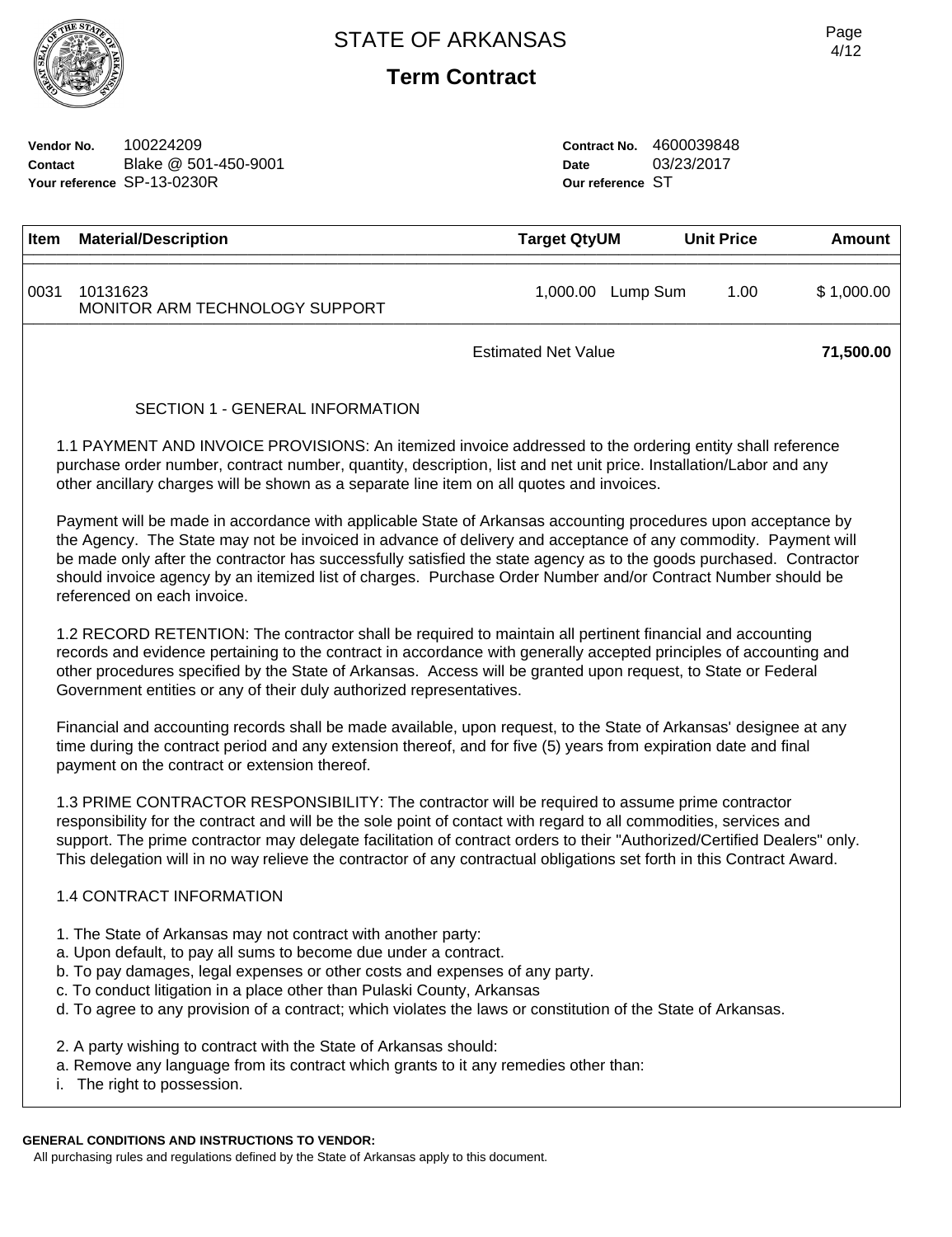

**Term Contract**

**Vendor No.** 100224209 **Contact** Blake @ 501-450-9001 **Your reference** SP-13-0230R

**Contract No.** 4600039848 **Date** 03/23/2017 **Our reference** ST

ii. The right to accrued payments.

- iii. The right to expenses of de-installation.
- iv. The right to expenses of repair to return the equipment to normal working order, normal wear and tear excluded.
- v. The right to recover only amounts due at the time of repossession and any unamortized nonrecurring cost as allowed by Arkansas Law.
- b. Include in its contract that the laws of the State of Arkansas govern the contract.
- c. Acknowledge that contracts become effective when awarded by the State Procurement Official.

1.5 CONDITIONS OF CONTRACT: The contractor shall at all times observe and comply with federal and State laws, local laws, ordinances, orders, and regulations existing at the time of or enacted subsequent to the execution of this contract which in any manner affect the completion of the work. The contractor shall indemnify and save harmless the agency and all its officers, representatives, agents, and employees against any claim or liability arising from or based upon the violation of any such law, ordinance, regulation, order or decree by an employee, representative, or subcontractor of the contractor.

1.6 STATEMENT OF LIABILITY: The State will demonstrate reasonable care but shall not be liable in the event of loss, destruction, or theft of contractor-owned items to be delivered or to be used in the installation of deliverables. The contractor is required to retain total liability until the deliverables have been accepted by the "authorized agency official." At no time will the State be responsible for or accept liability for any contractor-owned items.

1.7 AWARD RESPONSIBILITY: The State Procurement Official will be responsible for award and administration of any resulting contract.

1.8 DELEGATION AND/OR ASSIGNMENT: The contractor shall not assign the contract in whole or in part or any payment arising there from without the prior written consent of the State Procurement Official. The contractor may delegate facilitation of contract orders to their "Authorized/Certified Dealers" only. This delegation will in no way relieve the contractor of any contractual obligations set forth in this Contract Award.

1.9 DISCOUNT CHANGE CLAUSE: The contractor may offer larger discount percentages for products, accessories, replacement parts and attachments at any time during the contract term.

1.10 LENGTH OF PRICE GUARANTEE: Discount percentages shall be frim for the term of the contract.

#### 1.11 DELIVERY: FOB DESTINATION, INSIDE DELIVERY, FREIGHT PAID:

Whenever possible, contractors should give the ordering entities three (3) working days prior notice of any deliveries and/or installations. Furniture contractors will not be responsible for the removal/moving of existing furnishings unless requested by the ordering entity. Contractors should verify site readiness prior to delivery. All deliveries will be made during normal working hours unless otherwise arranged with the ordering entity. Contractor will communicate any scheduling delays and/or changes immediately. Agencies will not be responsible for any freight damage, concealed or otherwise.

# 1.12 SPECIAL DELIVERY/INSTALLATION INSTRUCTIONS:

(a) All shipments will be FOB Destination (as specified on Ordering Entity Purchase Order).

(b) Due to the varying locations and circumstances involved in deliveries and installations, all deliveries and installations will be quoted on a project by project basis.

- (c) All installation, labor, and or delivery charges must be shown as a separate line item on quotes and invoices.
- (d) One of the following delivery methods must be specified on every Agency Purchase Order:

# **GENERAL CONDITIONS AND INSTRUCTIONS TO VENDOR:**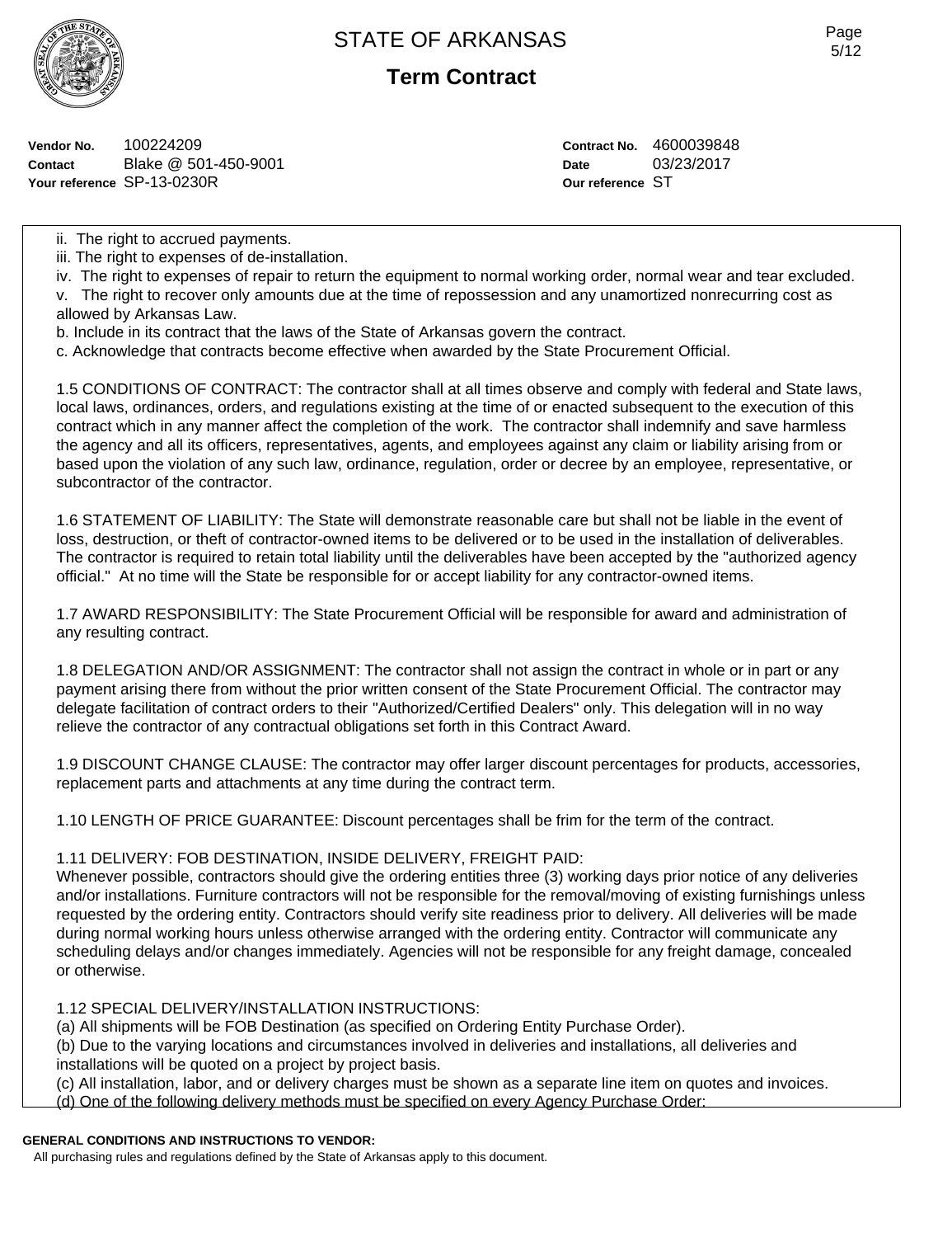

**Term Contract**

**Vendor No.** 100224209 **Contact** Blake @ 501-450-9001 **Your reference** SP-13-0230R

**Contract No.** 4600039848 **Date** 03/23/2017 **Our reference** ST

(1) Drop Shipped: Off loaded by carrier to an Agency loading dock or designated area. There will be no charge to the ordering Agency for this delivery method.

(2) Inside Delivery: Off loaded, un-boxed/wrapped and placed in pre-determined locations within the building. Contractor will be responsible for the removal of any trash, packaging materials, and cartons associated with the delivery.

(3) Delivered and Installed: Off loaded, and installed. Installation shall include but not limited to; any and all labor, material, and tools necessary to install furniture in accordance with approved plans and specifications and/or the direction of authorized agency personnel. The installation company will be responsible for the removal of any trash, packing material, and cartons associated with their installation.

(e) The contractor/installation company will repair/replace (to the satisfaction of the ordering entity) any damage to the building or its contents that they (the contractor) caused in the course of their work. This includes but is not limited to: walls, floors, floor coverings, ceilings, elevators, doors, doorways, and any existing fixtures and furniture. The agency may withhold payment until repairs are satisfactorily completed.

1.13 ACCEPTANCE STANDARDS: Inspection and acceptance/rejection of products shall be made within thirty (30) days of receipt or upon completion of installation should that installation period extend beyond thirty (30) days. Ordering entity shall have the option to return any products within the thirty (30) days.

(a) Return Requirements: Ordering entity shall coordinate returns with the Contractor. Upon notification by the ordering entity of a duplicate shipment, over-shipment or shipment in poor condition, the products must be promptly removed at the contractor and/or dealer's expense. Ordering entities reserve the right to return products for defects in material and/or workmanship. In the event of product return, the ordering entity reserves the right to accept either a full refund for the returned product or a replacement of the product.

(b) Performance Requirements: The ordering entity reserves the right to inspect and verify that all deliveries are in accordance with specifications, both at the point of delivery and at the point of use. For orders that specify an "authorized party" to receive and inspect deliveries and/or installations, acceptance and inspection procedures must be performed by the "authorized party" to be considered and accepted by the ordering entity. Products inspected at the time of use are subject to refusal and return requirements for issues of quality such as defects in manufacturing and/or workmanship. Products will not be considered accepted by the ordering entity until the installation is complete for the applicable products.

1.14 CANCELLATION: In the event the State no longer needs the service or commodity specified in the contract or purchase order due to program changes, changes in laws, rules, or regulations, relocation of offices, or lack of appropriated funding, the State may cancel the contract or purchase order by giving the contractor written notice of such cancellation thirty (30) days prior to the date of cancellation.

# **SECTION 2 - SPECIFIC REQUIREMENTS**

2.1 QUALITY: The items must be in conformance with normal industry standards as specified within this Contract Award.

2.2 GUIDELINES**:** The Office of State Procurement adheres to all guidelines set forth by the State and Federal

# **GENERAL CONDITIONS AND INSTRUCTIONS TO VENDOR:**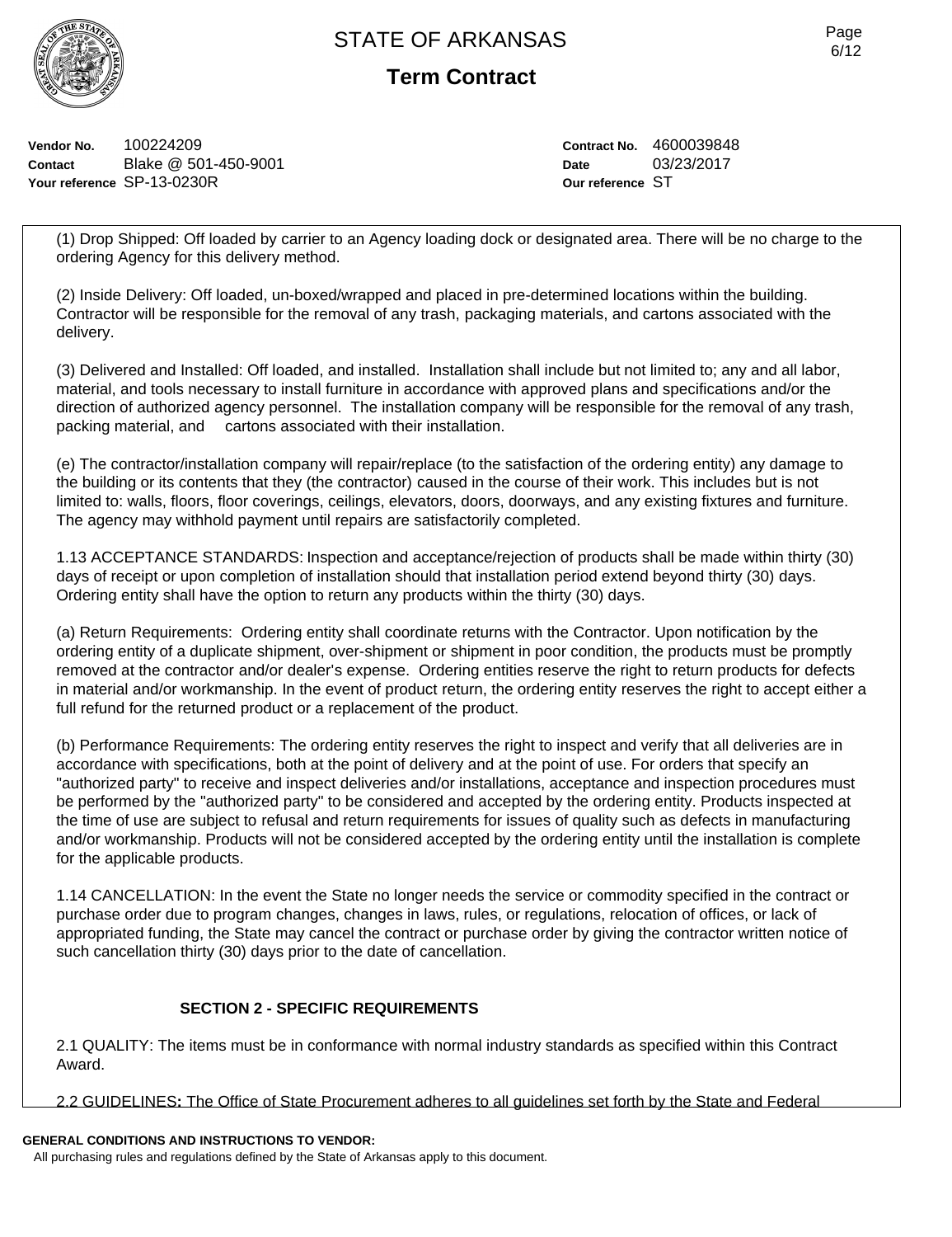

**Term Contract**

**Vendor No.** 100224209 **Contact** Blake @ 501-450-9001 **Your reference** SP-13-0230R

**Contract No.** 4600039848 **Date** 03/23/2017 **Our reference** ST

Government concerning The Americans with Disabilities Act (ADA) as well as all mandated fire codes.

2.3 ORDERING PROCEDURE: Orders placed against this contract may be in the form of an agency issued purchase order on an as-required basis. Or an agency may also use the Arkansas State Purchasing Card (P-Card) to purchase furniture.

2.4 QUANTITY BASIS OF CONTRACT - NO GUARANTEED QUANTITIES: The contract established has no guarantee of any specific quantity and the State is obligated only to buy that quantity which is needed by its agencies.

2.5 MINIMUM ORDER QUANTITY: The State makes no commitment to purchase any minimum or maximum quantity, or dollar volume of products from the selected suppliers. Utilization of this agreement will be on an as needed basis by State Agencies and/or Cooperative Participants, Cities, Counties, Schools K-12, Colleges and Universities. The State will award to multiple suppliers; however, the State reserves the right to purchase like and similar products from other suppliers as necessary to meet operational requirements.

Note: Issuance of an award does not guarantee an order.

2.6 REPORTING REQUIREMENTS: The product manufacturer agrees to provide a yearly sales report to the Office of State Procurement. This report is due on the 15th of July following the year's activity. The report **must** include the total sales of all furniture orders against the contract. The report should include the following: reporting time period, manufacturer/dealer name, furniture category, quantity and dollar value of each item sold, and the name of the purchasing entity.

Note: OSP reserves the right to request a sales report on an as-needed basis. Email report to: OSP-Furniture@dfa.arkansas.gov

2.7 FURNITURE CLASSIFICATIONS: Furniture classifications include but not limited to: Cafeteria, Dormitory, Library Shelving and Library Related, Lounge, Systems (Modular), School (Classroom), Freestanding, Seating, Filing Systems and Equipment, and Technology Support.

2.8 GENERAL DEFINITION OF PRODUCTS:

#### **Item 1: Cafeteria Furniture**

(a) Mobile tables on rollers with or without benches or stools.

(b) Round and rectangular cafeteria tables without benches or stools.

#### **Item 2: Dormitory Furniture**

(a) Metal, wood, or wood clad metal wardrobes, beds and mattresses, night stands, chest of drawers, and single pedestal dormitory student desks with keyboard or center drawers.

# **Item 3: Library Shelving and Library Related Furniture**

(a) Cantilever, reversed cantilever, four post library shelving (all of which include mobile shelving), and end panels for covering end of panels.

(b) Library Related Furniture, which includes but not limited to: book trucks, circulation desks, library tables, card catalogs, study carrels, storage cabinets, periodical racks, dictionary stands, and display cases.

#### **GENERAL CONDITIONS AND INSTRUCTIONS TO VENDOR:**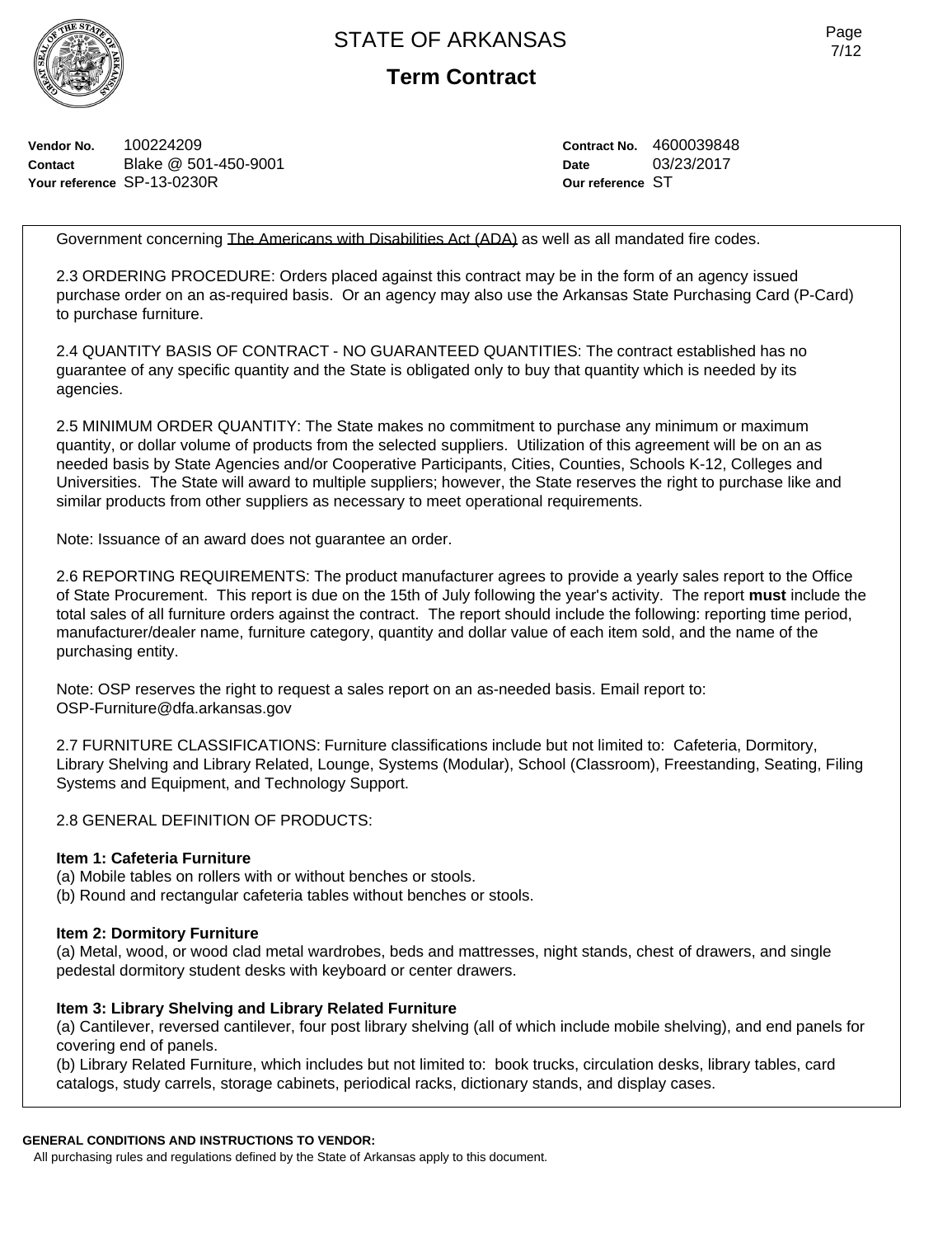

**Vendor No.** 100224209 **Contact** Blake @ 501-450-9001 **Your reference** SP-13-0230R

**Contract No.** 4600039848 **Date** 03/23/2017 **Our reference** ST

# **Item 4: Lounge Furniture**

(a) Upholstered wood, metal, or rotationally molded lounge seating which includes but not limited to: (lounge chairs, recliners, love seats, sofas, and assemblies and replacements only).

(b) Complimentary tables, benches, and ottomans for lounge seating. Manufacturers must have lounge seating to match tables, benches and ottomans.

(c) Upholstered wood or metal multiple seating, ganging seating, and tandem seating.

# **Item 5: Systems Furniture (Modular)**

(a) A complete and comprehensive catalog of all systems furniture, including modular work stations, lines and accessories.

(b) Metal, wood or laminate modular furniture, these can include complimentary components such as keyboard drawers, task lights, tack boards, etc. and storage units.

### **Item 6: School Furniture (Classroom)**

(a) Student desk, chair desks, tablet arm chairs and stools.

(b) Single unit pedestal teacher's desks

(c) Study carrels and storage cabinets

(d) Stacking chairs, student chairs and folding chairs

(e) Classroom activity, computer, folding, training tables and accessories, such as, ganging devices, electrical/data components and storage dollies.

# **Item 7: Freestanding/Casegoods Furniture**

(a) A complete and comprehensive catalog of all case goods, furniture, (including folding and mobile) desks and tables.

(b) Conference room tables, lecterns, media cabinets, storage cabinets and presentation boards

#### **Item 8: Seating**

(a) A complete and comprehensive catalog of chairs, auditorium and general seating.

(b) Wood, metal or ergonomic seating which may include but limited to: executive, managerial, task, operational, stools, side, occasional, stacking, conference, and theater type seating.

(c) Products must meet or exceed ANSI/BIFMA requirements.

#### **Item 9: Filing Systems and Equipment**

(a) A complete and comprehensive catalog of filing systems including vertical and lateral files, bookcases, mobile cabinets and freestanding file cabinets.

#### **Item 10: Technology Support Furniture**

(a) A complete and comprehensive catalog of technology support furniture to support technology based learning environments.

2.9 ANY PERMANENT FURNITURE INSTALLATION for State Agencies as well as requested space alterations, attached fixtures, furnishings and erected additions must have Arkansas Building Authority (ABA) approval if:

(a) The building is owned by ABA and/or

(b) The product and installation exceeds the sum of \$20,000.00.

(Excluding ABA exempt agencies)

# **GENERAL CONDITIONS AND INSTRUCTIONS TO VENDOR:**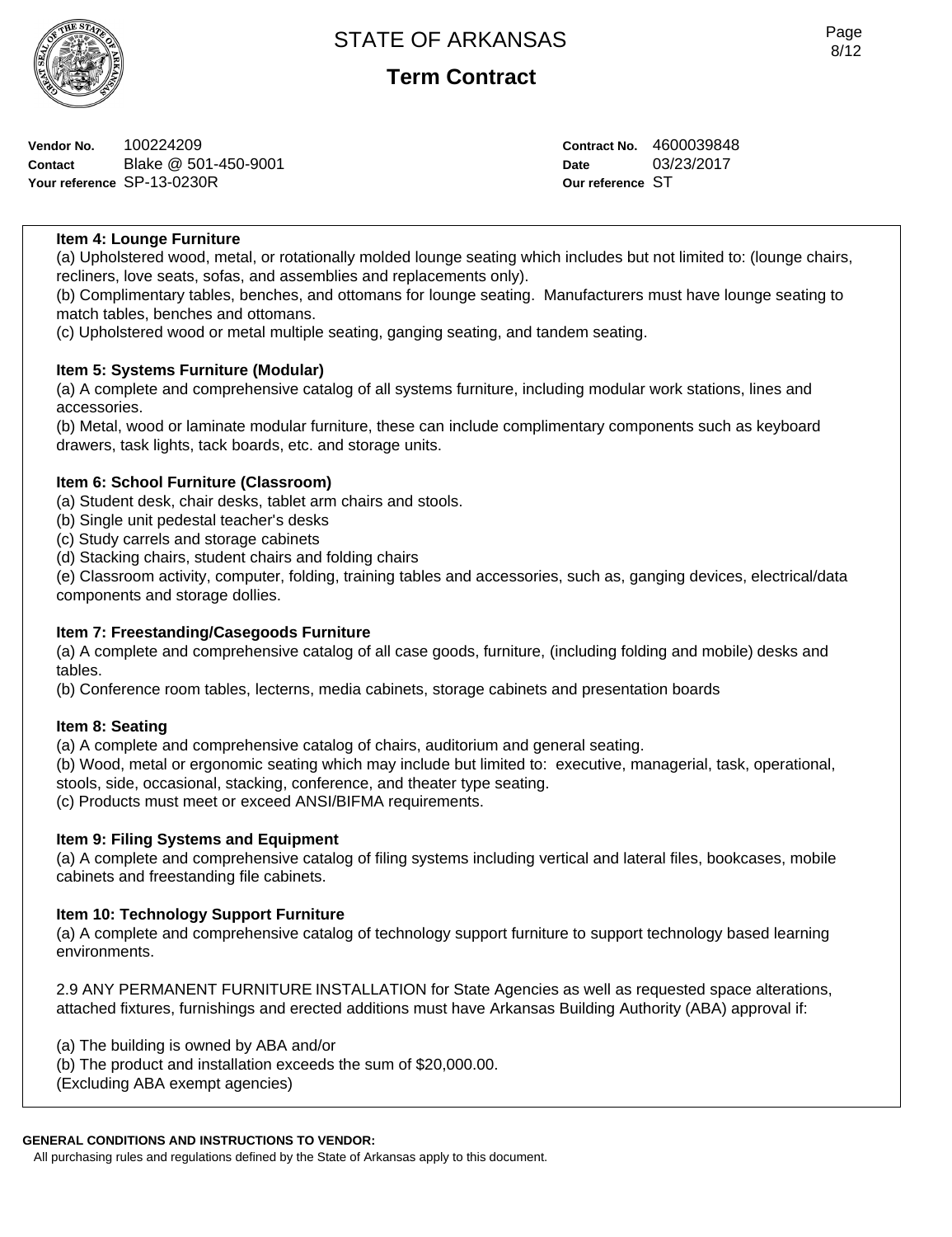

**Term Contract**

**Vendor No.** 100224209 **Contact** Blake @ 501-450-9001 **Your reference** SP-13-0230R

**Contract No.** 4600039848 **Date** 03/23/2017 **Our reference** ST

Note: the Americans with Disabilities ACT and the Arkansas *Fire Codes* must be adhered to as set forth by local and federal guidelines by the ordering entity and the contractor.

Codes, Permits, Licenses for Permanent Installation:

The contractor must comply with all State mandatory licensing requirements prior to installation. Questions on licensing requirements should be directed to the State Licensing Board. Contractor must furnish and install all furniture and materials in compliance with all applicable codes, whether local, state, or federal; and that all permits or licenses required for installation will be obtained without cost to the State.

2.10 PRODUCT MANUFACTURER'S SUPPLIERS: Only those dealers/distributors listed by the manufacturer will be considered authorized to act on behalf of the Product Manufacturer.

2.11 CONTRACT RENEWAL PERIOD: FURNITURE ADDITIONS/DELETIONS: Contractors wishing to make furniture additions/changes to their contract during the contract period should be aware of the following:

(a) Additions/changes will be allowed only once during a contract period. No changes to discount percentages are allowed during this contract period.

(b) Additions/changes must be submitted during the contract renewal period.

When requesting additions and/or changes; contractor shall submit a request either by letter or via email which shall include a list of all items being proposed for addition and/or change.

Contractor shall submit all required documents supporting any new items.

Product literature for all new items shall also be submitted with the request.

Contractor is responsible for submitting a complete name, address, email address, phone and fax numbers when a new dealer is added.

2.12 PRICE LISTS AND PRODUCT INFORMATION: Contractors should provide an electronic version of the proposed price list in an Excel format or pdf on a jump drive. Also provide a dealer list, if applicable in an Excel format with "read and write" capabilities on the same jump drive. No costs or expenses associated with providing this information in the required format shall be charged to the State of Arkansas. At the time of contract renewal contractor will furnish OSP with an updated dealer list and published price list.

2.13 LITERATURE: The manufacturer/dealer shall furnish price lists, catalogs, and description literature upon request by any using entity, and at no cost to the entity.

2.14 SPECIAL PACKAGING: Items shall be packaged and cartoned so as to protect the contents from damage during shipment, handling and storage. Shipping container shall have a label with the following information:

Name of Receiving Agency Agency Purchase Order Number Name of Supplier Item Description of Contents Manufacturer Name

# **GENERAL CONDITIONS AND INSTRUCTIONS TO VENDOR:**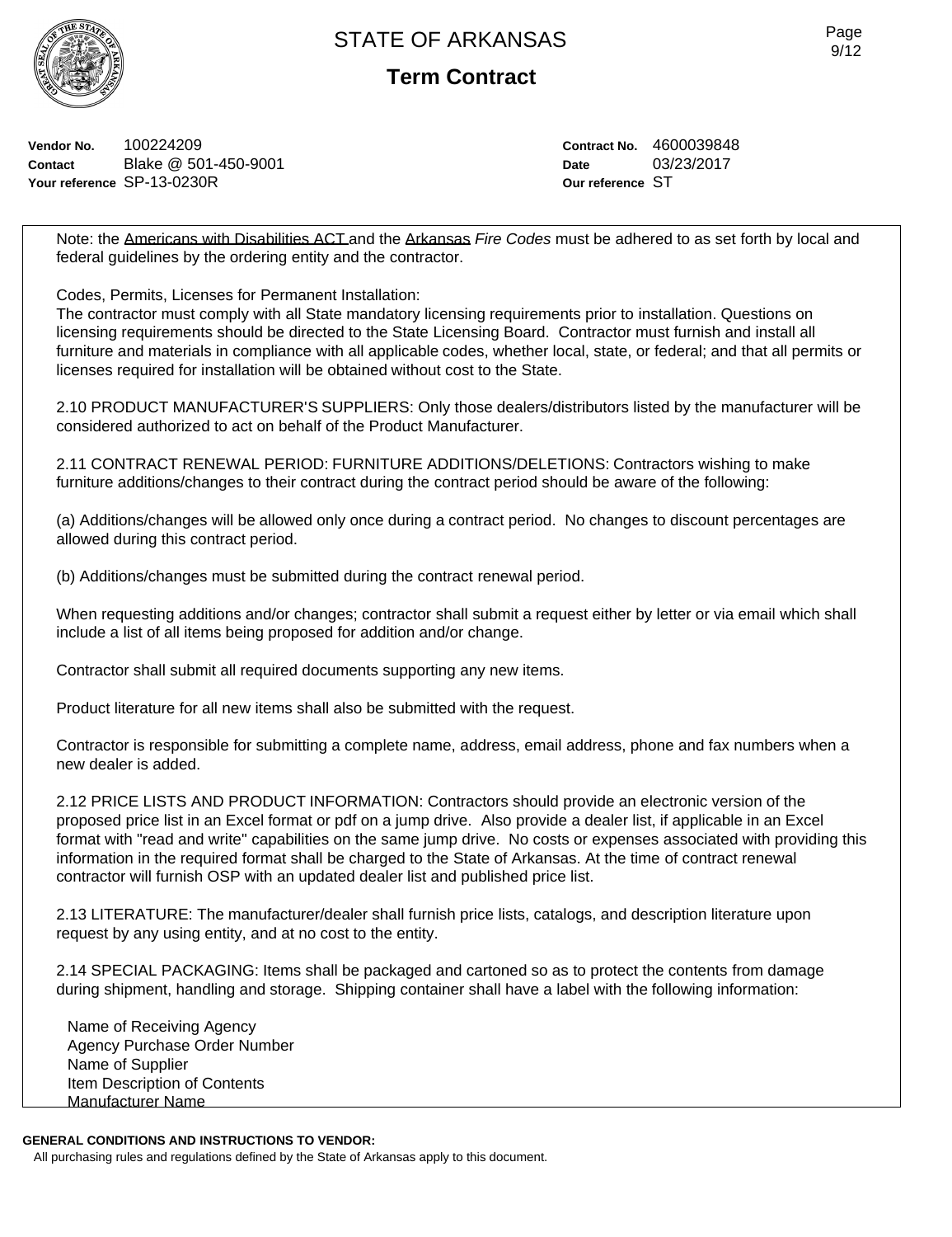



**Vendor No.** 100224209 **Contact** Blake @ 501-450-9001 **Your reference** SP-13-0230R

**Contract No.** 4600039848 **Date** 03/23/2017 **Our reference** ST

# Model Name and Number

2.15 WARRANTY: Minimum acceptable warranty will be for a period of one year from the date of product acceptance by the ordering entity. Warranty shall cover defects in material and workmanship and shall cover all costs associated with the repair or replacement of defective items including labor, parts, transportation costs, travel time and expense, and any other costs associated with such repair or replacement.

If anytime during the first (1) year warranty period the product does not perform in accordance to manufacturer's specification, the successful contractor will be notified in writing. The contractor shall pick up the product at the contractor's expense, and replace with product that meets or exceeds prior assembled product. Should product performance remain unacceptable to ordering entity, entity may request a full return of the purchase price (including taxes).

2.16 ORDER CANCELLATION: Users of this contract are advised that orders (all or part) cancelled or returned after acceptance of requested merchandise will be subject to a restocking fee of ten percent (10%) of the invoice amount (not to exceed \$500.00 per order) plus return freight charges. The amount authorized for payment of return freight will, in no instance, be more than original delivery charges documented by carrier. These charges may be applied, at the option of the supplier, to those orders which have been accepted. Orders cancelled prior to shipment or acceptance by ordering entity from the manufacturer will not be assessed charges.

# **TERMS AND CONDITIONS**

1. GENERAL: All terms and conditions stated in the invitation for bid govern this contract

2. PRICES: Prices are firm and not subject to escalation, unless otherwise specified in the invitation for bid.

3. DISCOUNTS: All cash discounts offered will be taken if earned.

4. TAXES: Most state agencies must pay state sales tax. Before billing, the contractor should contact the ordering agency to find out if that agency must pay sales tax. Itemize state sales tax when applicable on invoices.

5. BRAND NAME REFERENCES: The contractor guarantees that the commodity delivered is the same as specified in the bid.

6. GUARANTY: All items delivered are to be newly manufactured, in first- class condition, latest model and design, including, where applicable, containers suitable for shipment and storage unless otherwise indicated in the bid invitation. The contractor guarantees that everything furnished hereunder will be free from defects in design, workmanship, and material; that if sold by drawing, sample or specification, it will conform thereto and will serve the function for which furnished. The contractor further guarantees that if the items furnished hereunder are to be installed by the contractor, such items will function properly when installed. The contractor also guarantees that all applicable laws have been complied with relating to construction, packaging, labeling, and registration. The contractor's obligations under this paragraph shall survive for a period of one year from the date of delivery, unless otherwise specified in the invitation for bid.

#### **GENERAL CONDITIONS AND INSTRUCTIONS TO VENDOR:**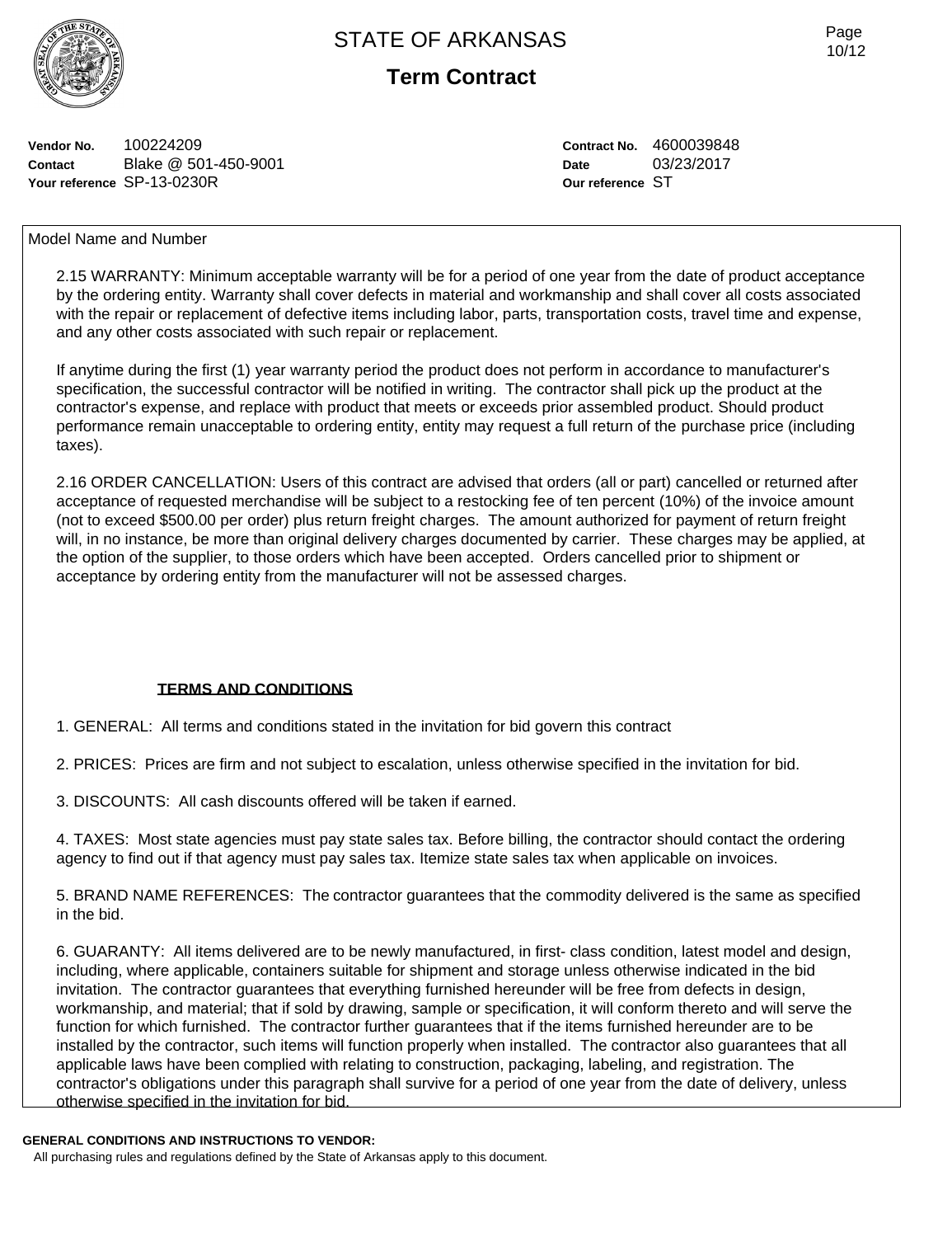

**Term Contract**

**Vendor No.** 100224209 **Contact** Blake @ 501-450-9001 **Your reference** SP-13-0230R

**Contract No.** 4600039848 **Date** 03/23/2017 **Our reference** ST

7. AWARD: This contract award does not authorize shipment. Shipment against this contract is authorized by the receipt of a purchase order from the ordering agency. A written purchase order mailed or otherwise furnished to the contractor results in a binding obligation without further action by either party.

8. DELIVERY: The term of the contract is shown on the face of the contract award. The contractor is required to supply the state's needs during this term. The number of days required to place the commodity in the receiving agency's designated location under normal conditions is also shown. Consistent failure to meet delivery without a valid reason may cause removal from the bidders' list or suspension of eligibility for award.

9. BACK ORDERS OR DELAY IN DELIVERY: Back orders or failure to deliver within the time required may be default of the contract. The contractor must give written notice to the Office of State Procurement and ordering agency of the reason and the expected delivery date. If the reason is not acceptable, the contractor is in default. The Office of State Procurement has the right to extend delivery if reasons appear valid. If the date is not acceptable, the agency may buy elsewhere.

10. DELIVERY REQUIREMENTS: No substitutions or cancellations are permitted without written approval of the Office of State Procurement. Delivery shall be made during agency work hours only, 8:00 a.m. to 4:30 p.m., unless prior approval for other delivery has been obtained from the agency. Packing memoranda shall be enclosed with each shipment.

11. STORAGE: The ordering agency is responsible for storage if the contractor delivers within the time required and the agency cannot accept delivery.

12. DEFAULT: All commodities furnished will be subject to inspection and acceptance of the ordering agency after delivery. Default in promised delivery or failure to meet specifications authorizes the Office of State Procurement to cancel this contract or any portion of same and reasonably purchase commodities elsewhere and charge full increase, if any, in cost and handling to the defaulting contractor.

13. VARIATION IN QUANTITY: The state assumes no liability for commodities produced, processed or shipped in excess of the amount specified herein.

14. INVOICING: The contractor shall submit an itemized invoice showing the bid number and purchase request number when itemized in the invitation for bid. Invoices must be sent to "Invoice to" point shown on the purchase order.

15. STATE PROPERTY: Any specifications, drawing, technical information, dies, cuts, negatives, positives, data or any other commodity furnished to the contractor hereunder or in contemplation hereof or developed by the contractor for the use hereunder shall remain property of the state, be kept confidential, be used only as expressly authorized, and be returned at the contractor's expense to the F.O.B. point, properly identifying what is being returned.

16. ASSIGNMENT: This contract is not assignable nor the duties hereunder delegable by either party without the written consent of the other party to the contract.

17. OTHER REMEDIES: In addition to the remedies outlined herein, the contractor and the state have the right to pursue any other remedy permitted by law or in equity.

#### **GENERAL CONDITIONS AND INSTRUCTIONS TO VENDOR:**